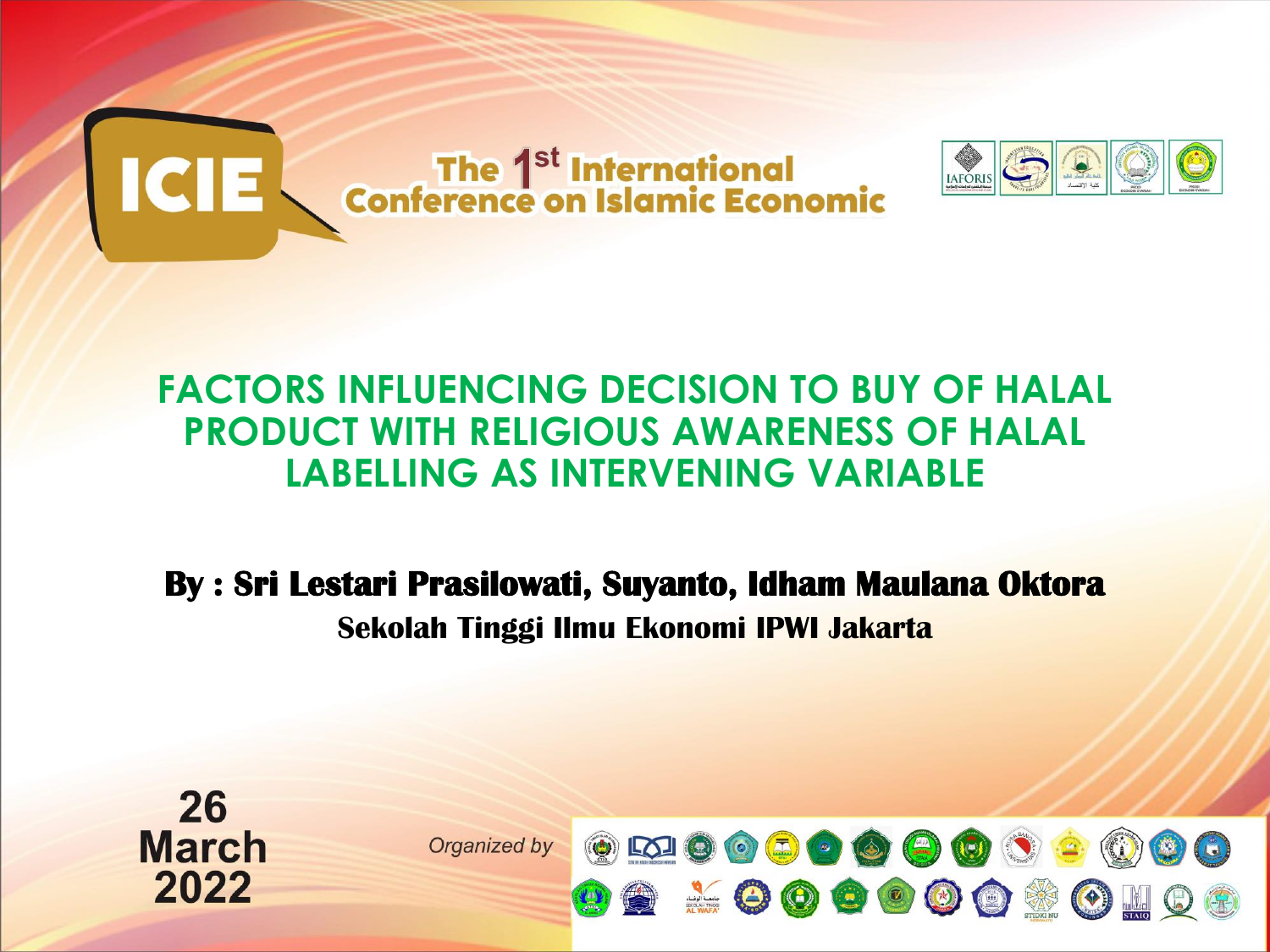

#### Research Baground

Religion is part of human belief. One of the religions is Islam, which means submitting to the will of God and followers of Islam are called Muslims (Wikipedia). The Muslim population grew by around 24% or reached almost 1.8 million in 2015 and is predicted to increase to 2.7 million in 2050 (Juniwati, 2020). The impact of the growth of the Muslim population will increase their need and demand for halal products and services.

The awareness of Muslims about halal products is increasing all the time which makes entrepreneurs, especially in the food and beverage industry, have to ensure that their products are allowed to be consumed by Muslims. When Muslims believe that the product is safe, they will make a decision to buy and consume the product. Religious awareness of halal labeling can be expressed as a variable that influences buying or not buying decisions for the Muslims.

**KOIO** 

 $\circ$  3  $\circ$  6  $\circ$ 

 $\left(\frac{\blacksquare}{\blacksquare}\right)$ 

£00

26 **March** 2022

Organized by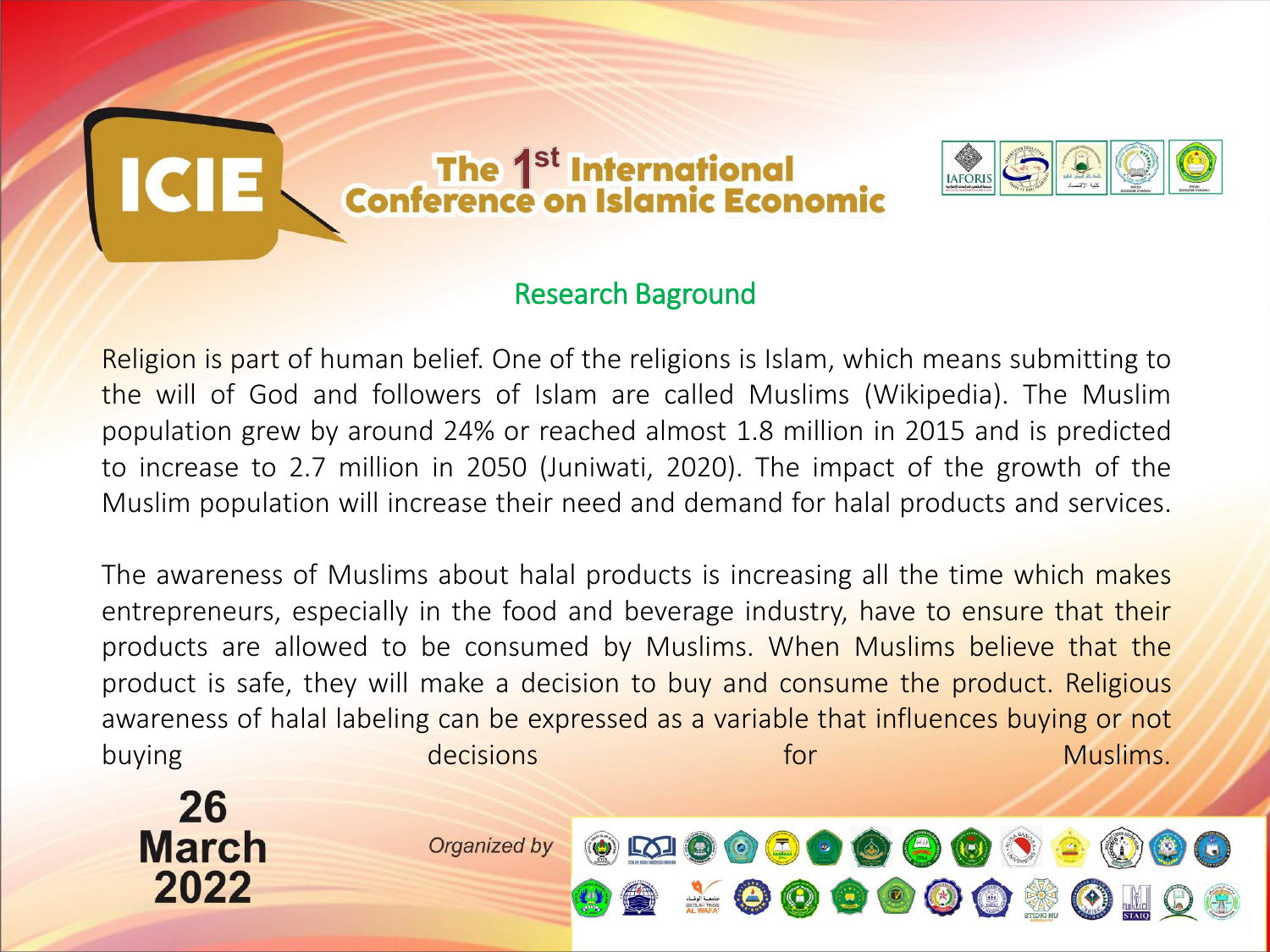

#### Formulation of the Problem

- 1. Does Product Quality has a direct effect on the Decision to Purchase Halal Products?
- 2. Does Service Quality has a direct effect on Halal Product Purchase Decision?
- 3. Does Brand Quality has a direct effect on Halal Product Purchase Decision?
- 4. Does Religious Awareness of Halal Labeling has a direct effect on Halal Product Purchase Decision?
- 5. Does Product Quality affects the Halal Product Purchase Decision through Religious Awareness of Halal Labeling?
- 6. Does Service Quality affects the Halal Product Purchase Decision through Religious Awareness of Halal Labeling?
- 7. Does Brand Quality affects the Halal Product Purchase Decision through Religious Awareness of Halal Labeling?

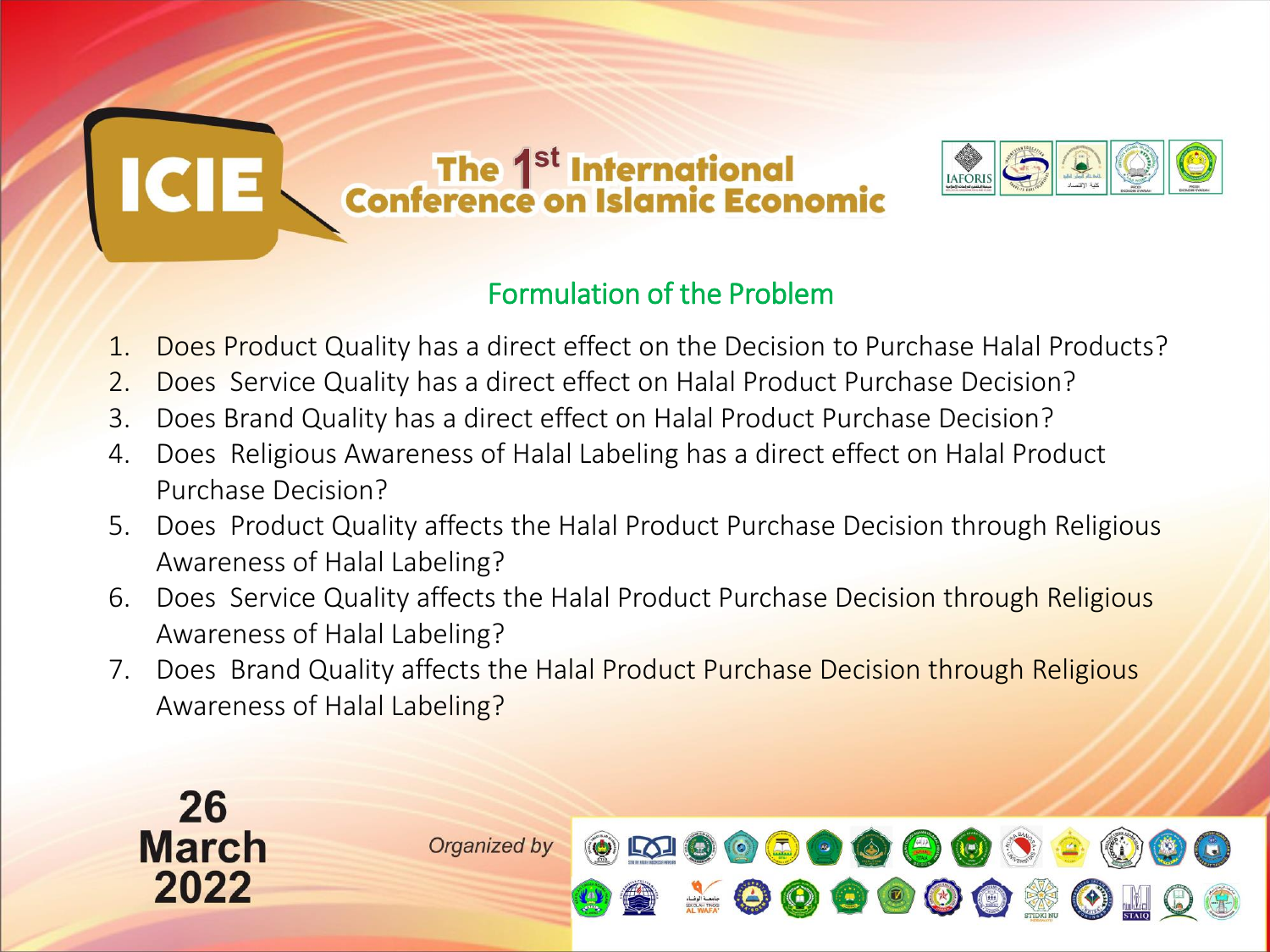

#### Literature Review

#### Product Quality

Something that can be offered to a market for attention, possession, use, or consumption that can satisfy wants and needs. Kotler dan Armstrong (2019:349)

#### Service Quality

Expected level of excellence and control over that level of excellence to satisfy customer desires. Tjiptono (2019:59)

#### Brand Quality

A brand is a name, term, symbol, design, or a combination to characterize the products or services of one seller and to differentiate them from those of competitors. Febriyana (2019)

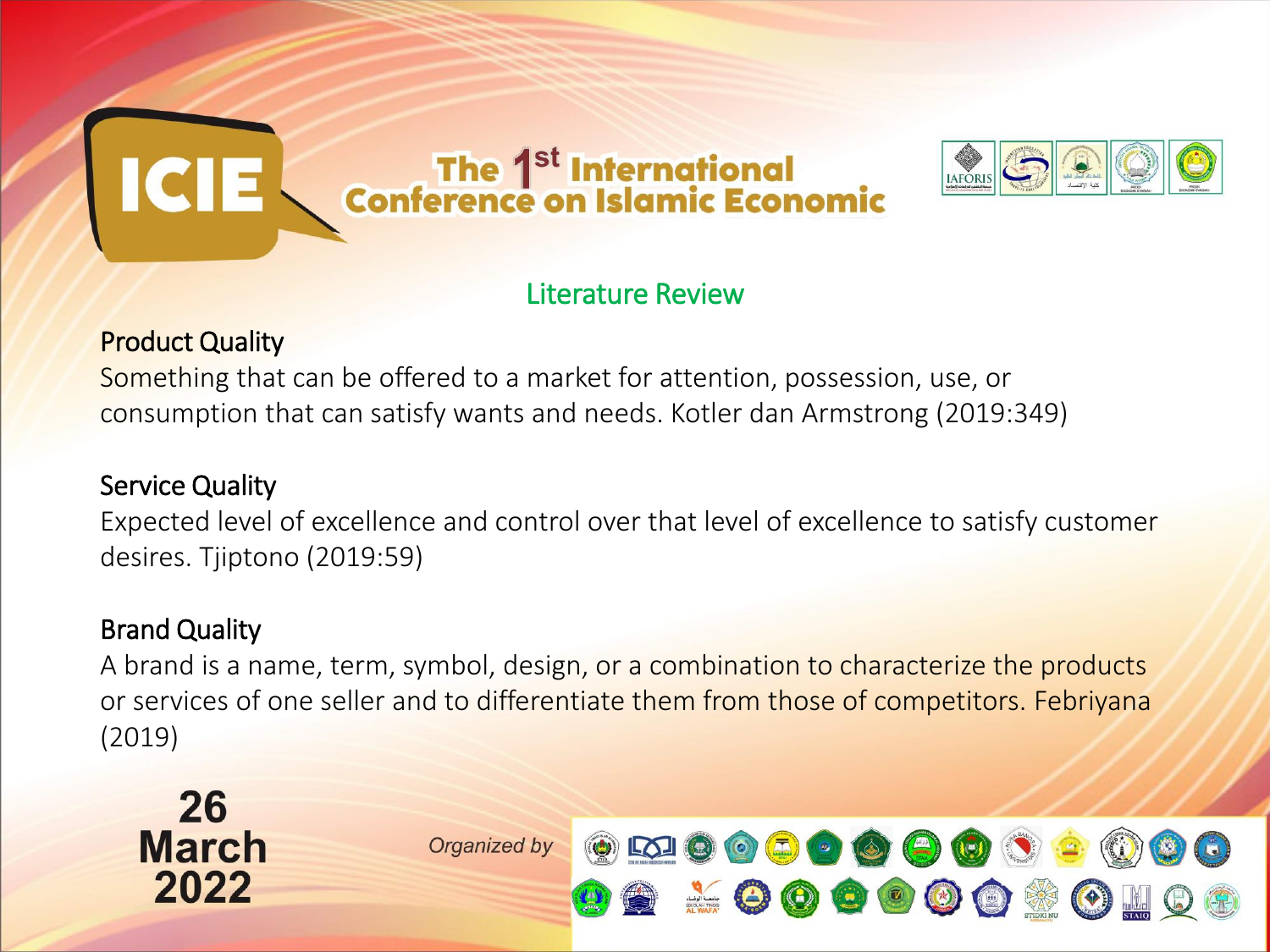

#### Religious Awareness of Halal Labelling

Has a meaning where someone knows, understands, and understands the halal label. If consumers get recommendations and understanding about halal label information, awareness will arise to consume halal labeled products. The provision of halal labeling on a product is carried out to provide protection to Muslim consumers, considering that there are still many problems with halal labeling on products that contain ingredients that are haram for consumption. Anggraini (2020)

#### Halal Product Purchase Decision

26

**March** 

2022

The buying decision process begins with identifying needs, seeking information and evaluating alternatives. The next stage is buying and using the product or service.. Tijptono (2015:53) MUI decision refers to Law Number 33 of 2014 concerning Halal Product Guarantee (JPH) and MUI is based on that law. Halal according to the letter Al-A'raf (7:157) And the Prophet Muhammad made lawful for them all that is good and forbids them all that is bad.

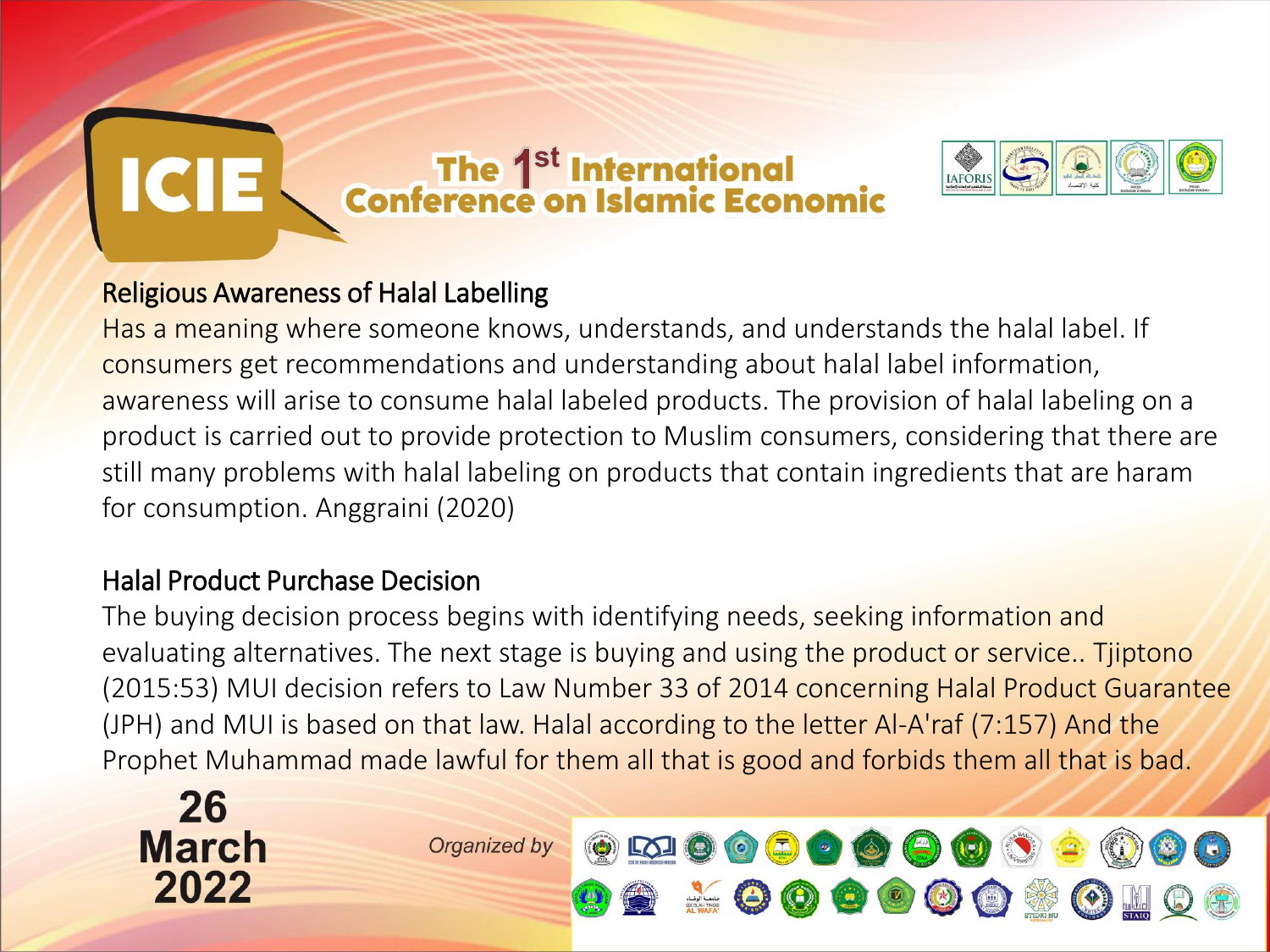

 $\frac{1}{\sin \theta}$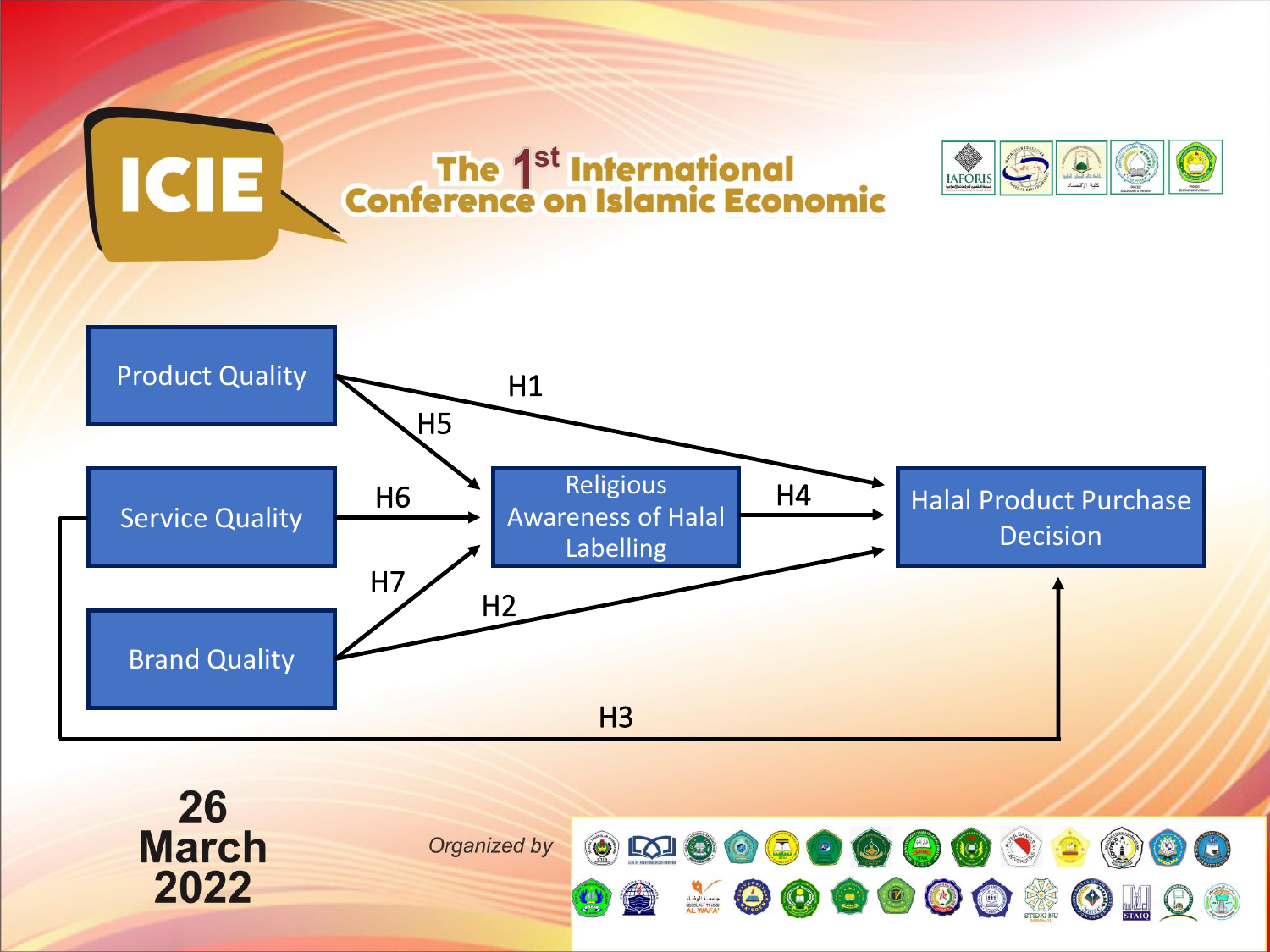

#### **Hypothesis**

- H1 : Product Quality has a direct effect on the Decision to Purchase Halal Products
- H2 : Service Quality has a direct effect on Halal Product Purchase Decisio
- H3 : Brand Quality has a direct effect on Halal Product Purchase Decision
- H4 : Religious Awareness of Halal Labeling has a direct effect on Halal Product Purchase Decision
- H5 : Product Quality affects the Halal Product Purchase Decision through Religious Awareness of Halal Labeling
- H6 : Service Quality affects the Halal Product Purchase Decision through Religious Awareness of Halal Labeling
- H7 : Brand Quality affects the Halal Product Purchase Decision through Religious Awareness of Halal Labeling